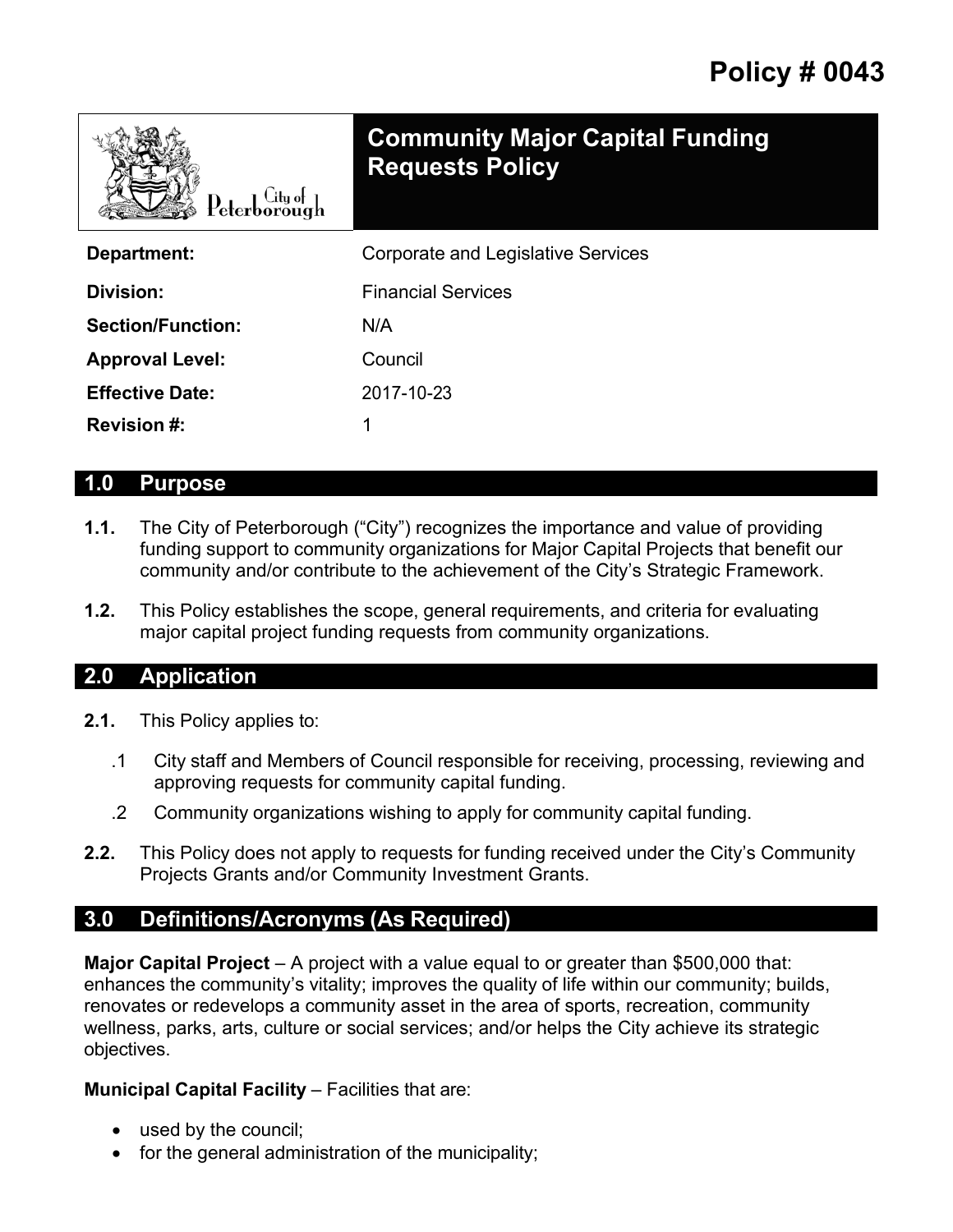# $\text{Peterborough} \quad \text{City of}$

# **Community Major Capital Funding Requests Policy**

- related to the provision of transit and transportation systems;
- for the collection and management or residential waste and garbage;
- municipal community centres and facilities used for cultural, recreational or tourism purposes;
- parking facilities ancillary to any of the facilities described above;
- municipal general parking facilities.

# **4.0 Policy Statement(s)**

## **The Community Organization**

- **4.1** Capital funding requests will only be considered from community organizations that comply with the following:
	- .1 The community organization must be an incorporated not-for-profit organization or Registered Charity.
	- .2 The community organization must demonstrate sound financial management and be in good standing with the City of Peterborough.
	- .3 The community organization must demonstrate that it has the human resources and expertise, in-house or contracted, to carry out the proposed project.
	- .4 The community organization must have a successful track record in undertaking, completing and sustaining similar capital projects.
- **4.2** Capital funding requests from the following organizations will not be considered:
	- .1 Individuals
	- .2 For-profit corporations
	- .3 Organizations representing a specific political party or having apolitical affiliation
	- .4 Faith based organizations where services/activities include the promotion and/or required adherence to a faith

# **The Major Capital Project**

- **4.3** Capital funding requests may only be considered for projects that comply with the following:
	- .1 The project must be in the public interest and be aligned with the City's Strategic Framework.
	- .2 The capital project, once complete, must be open and accessible to the public.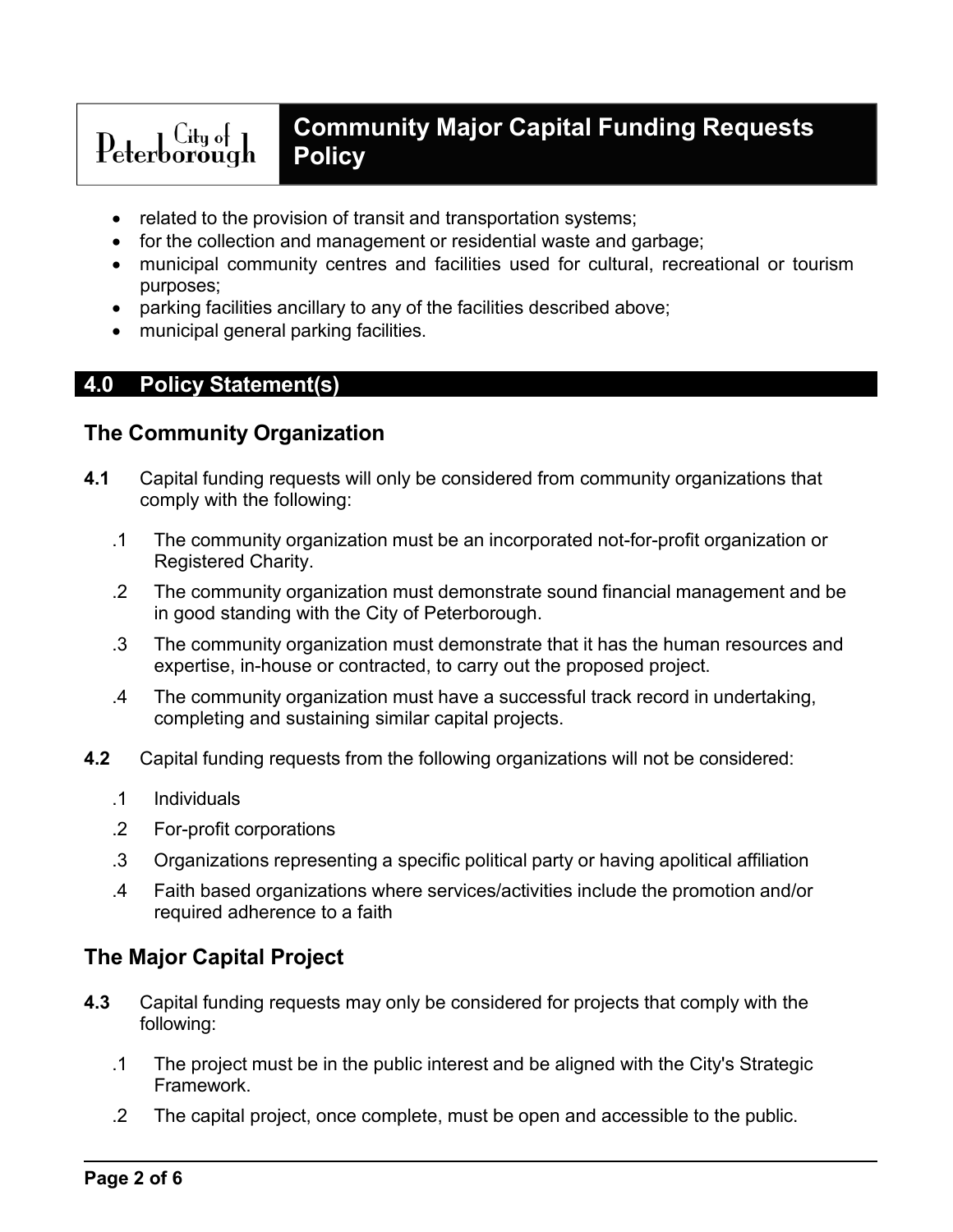# **The Major Capital Project Cont'd**

- .3 The project must be a Major Capital Project within the City of Peterborough. Consideration will also be given if it is in the County of Peterborough.
- .4 Requests may relate to an asset that is owned by the City, built on City land, is a Municipal Capital Facility or to an asset that is owned and operated by a community partner who delivers a service on behalf of the City from the facility.
- .5 The appropriateness of the scale of the proposed project.
- .6 The organization is responsible for all development and operational requirements of the project, and must ensure that all necessary permits and approvals are obtained as required.
- .7 Requests must not duplicate existing community capital projects or facilities within the same service area.
- **4.4** The request for capital funding should include, but not be limited to, the following:
	- .1 A detailed business plan that indicates that the completed project is sustainable over at least a 20 year term. The City reserves the right to require an additional review of the cost estimate. The impact on the City future Operating Budgets must be included in the plan.
	- .2 The extent of community support for the project and the degree to which it will benefit the City.
	- .3 The extent to which the request leverages the amount of funding contributed through other sources.
	- .4 The existence of other potential partners and their involvement and contributions to the project.

## **Contribution Amount**

- **4.5** The impact on the City's Capital Budget for Public Capital Requests in any budget year not exceed \$1,000,000.
- **4.6** Due to financial limitations, not all requests which meet the criteria will receive funding and others may only receive partial funding and be funded over one or more budget years.
- **4.7** The City contribution will consider the appropriateness of the proposed project to the community's need.
- **4.8** The City contribution towards capital projects will be to a maximum of: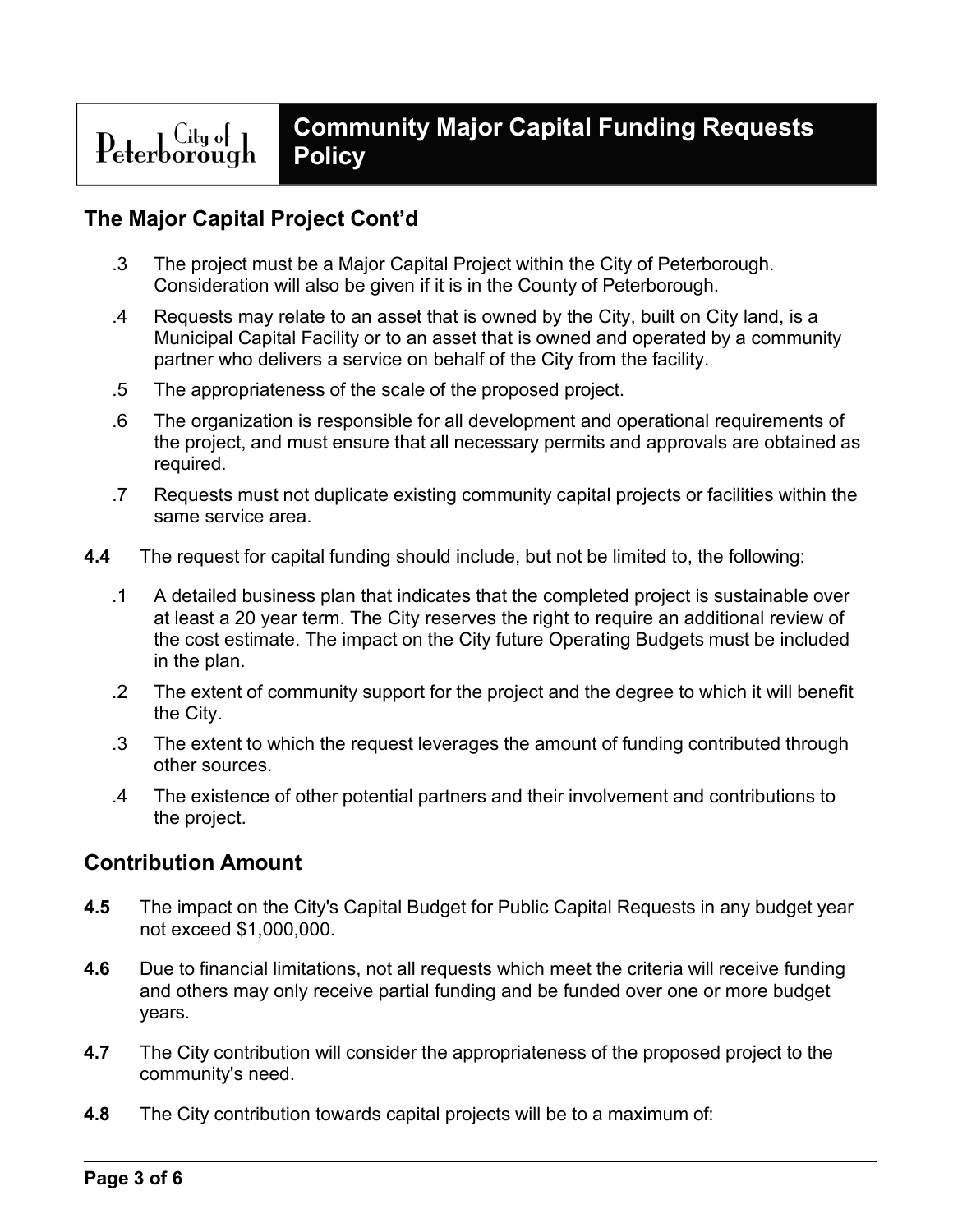#### **Community Major Capital Funding Requests**   $\text{Peterborough} \quad \text{City of}$ **Policy**

# **Contribution Amount Cont'd**

- .1 33% of the eligible cost of the project for City owned-assets.
- .2 25% of the eligible cost of the project for community-owned assets to a maximum threshold of \$1,000,000.
- **4.9** The contribution from the City may be provided in one or more of the following ways:
	- .1 A cash payment
	- .2 Provision of land by way of gift or long-term lease
	- .3 Services provided in-kind
	- .4 Waiver of municipal fees (if eligible within existing policies)
	- .5 To leverage other grants that require municipal support some of which could be through fundraising
	- .6 Guarantee of a mortgage with a financial institution.
- **4.10** Approval in principle may be provided for eligible projects prior to other funding sources being secured.
- **4.11** If a contribution is approved, the City contribution will fund the following eligible costs concept and design, construction, site development and equipment.
- **4.12** If the contribution is approved, the City contribution will not fund the following ineligible costs – fundraising, ongoing repairs, maintenance or renovations in the normal course of operations.
- **4.13** If the actual costs of the project are less than the original estimate, the amount of the funding will be revised accordingly.
- **4.14** If the eligible project is cancelled or not completed within a specified number of years after the approval of the funding, any unexpended funds shall be returned to the City unless Council provides otherwise by resolution. The number of years will depend on the scope of the project and will be agreed upon when the agreement is being prepared.
- **4.15** Exception: Council may approve an amount other than those listed in Section 4.8, on a per project basis.

## **Approval Process**

**4.16** If a community organization believes their project is eligible for funding outlined in this Policy, the organization should approach a senior staff member.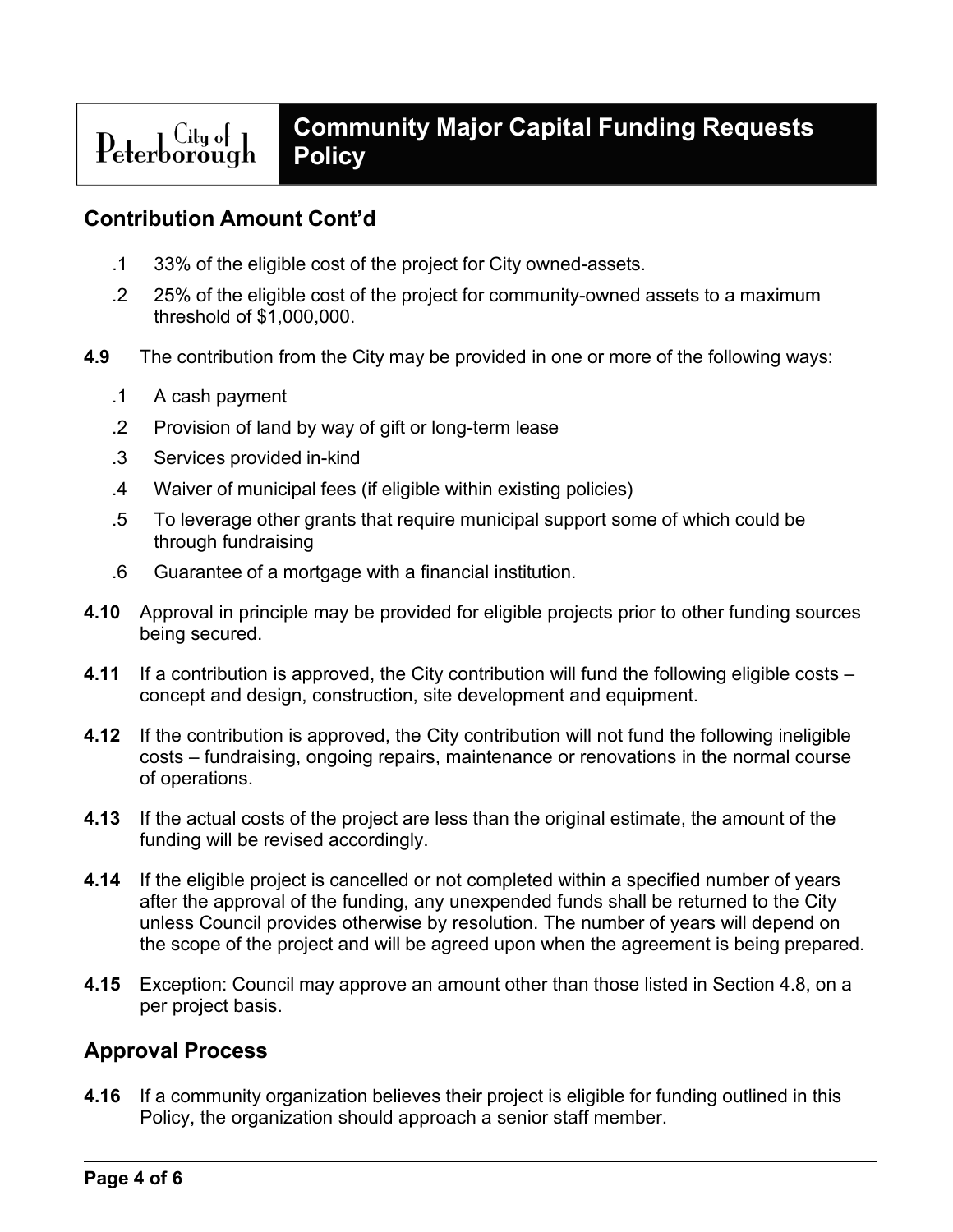#### **Community Major Capital Funding Requests**  Peterborough **Policy**

## **Approval Process Cont'd**

- **4.17** If the senior staff member agrees that the project is a Major Capital Project that may be approved for funding, they will write a report introducing the organization who will present their Major Capital Project to City Council at Budget Committee meeting or Committee of the Whole.
- **4.18** After such a presentation, Council may:
	- .1 Refer the funding request to staff to report back to Council with a recommendation.
	- .2 Approve the funding request in principle and ask staff to include it in the next annual capital budget.
	- .3 Approve the funding request, the amount of the contribution and the source of funding.

## **Agreement**

- **4.19** A formal agreement shall be entered into between the City and the community organization. The agreement shall include but not be limited to the following conditions:
	- .1 The timing and conditions that must be met prior to the cash flow of funds to the organization.
	- .2 All representations and warranties made by the organization.
	- .3 The level of insurance that must be maintained during the construction of the project.

## **5.0 Appendix, Related Documents & Links**

Note: All references refer to the current version, as may be amended from time to time.

- **5.1. Pertinent Resources:**
- **5.2. Related Policies:**
- **5.3. Related Procedures:**
- **5.4. Related Forms:**
- **5.5. Miscellaneous:**

#### **6.0 Amendments/Reviews**